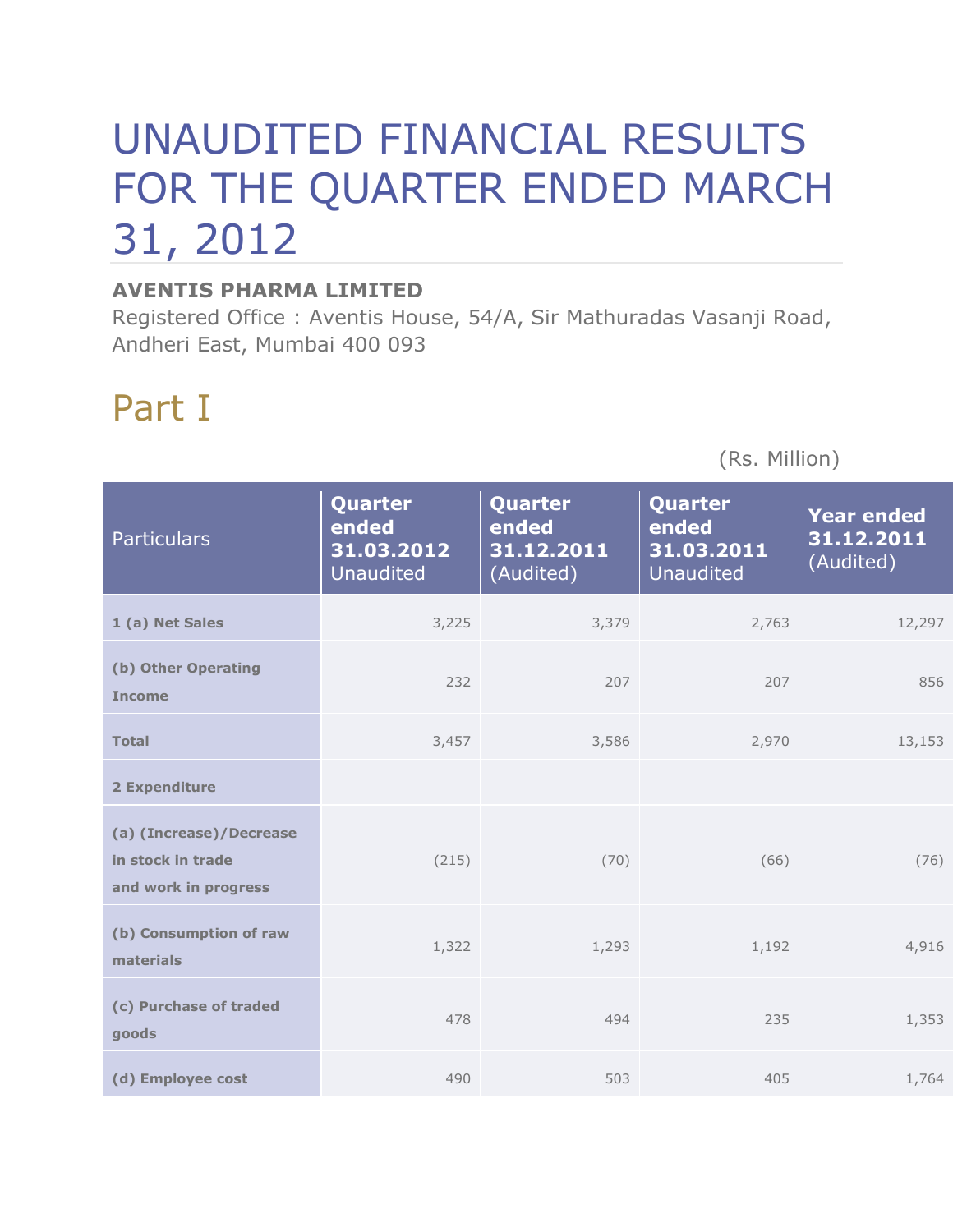| <b>Particulars</b>                                                           | Quarter<br>ended<br>31.03.2012<br><b>Unaudited</b> | Quarter<br>ended<br>31.12.2011<br>(Audited) | Quarter<br>ended<br>31.03.2011<br><b>Unaudited</b> | <b>Year ended</b><br>31.12.2011<br>(Audited) |
|------------------------------------------------------------------------------|----------------------------------------------------|---------------------------------------------|----------------------------------------------------|----------------------------------------------|
| (e) Depreciation                                                             | 183                                                | 142                                         | 54                                                 | 311                                          |
| (f) Other expenditure                                                        | 658                                                | 764                                         | 562                                                | 2,579                                        |
| (g) Total                                                                    | 2,916                                              | 3,126                                       | 2,382                                              | 10,847                                       |
| <b>3 Profit from Operations</b><br>before Other Income and<br>Interest (1-2) | 541                                                | 460                                         | 588                                                | 2,306                                        |
| <b>4 Other Income</b>                                                        | 57                                                 | 80                                          | 172                                                | 538                                          |
| <b>5 Profit before Interest</b><br>$(3+4)$                                   | 598                                                | 540                                         | 760                                                | 2,844                                        |
| <b>6 Interest</b>                                                            | $\overline{4}$                                     | $\overline{4}$                              | $\overline{2}$                                     | $\overline{4}$                               |
| 7 Profit before tax and<br><b>Exceptional items (5-6)</b>                    | 594                                                | 536                                         | 758                                                | 2,840                                        |
| <b>8 Tax Expense</b>                                                         | 193                                                | 175                                         | 252                                                | 928                                          |
| 9 Net Profit for the period<br>before Exceptional items<br>$(7-8)$           | 401                                                | 361                                         | 506                                                | 1,912                                        |
| 10 Exceptional item (net<br>of tax)                                          |                                                    |                                             |                                                    |                                              |
| 11 Net Profit for the<br>period after Exceptional<br>items $(9+10)$          | 401                                                | 361                                         | 506                                                | 1,912                                        |
| 12 Paid-up equity share<br>capital<br>(Face Value of Rs. 10 per              | 230                                                | 230                                         | 230                                                | 230                                          |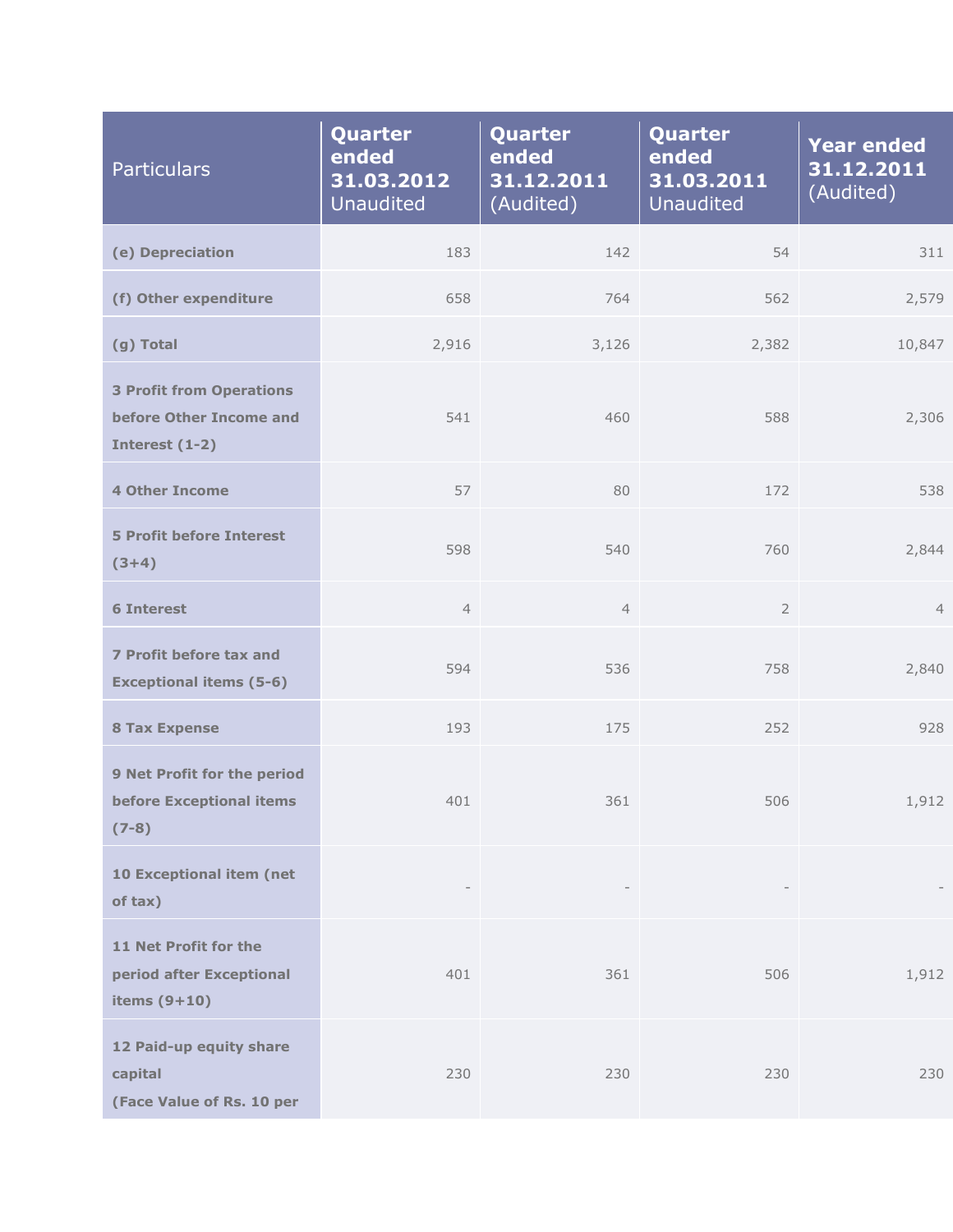| <b>Particulars</b>                                                                                                                                | Quarter<br>ended<br>31.03.2012<br><b>Unaudited</b> | Quarter<br>ended<br>31.12.2011<br>(Audited) | Quarter<br>ended<br>31.03.2011<br>Unaudited | <b>Year ended</b><br>31.12.2011<br>(Audited) |
|---------------------------------------------------------------------------------------------------------------------------------------------------|----------------------------------------------------|---------------------------------------------|---------------------------------------------|----------------------------------------------|
| Share)                                                                                                                                            |                                                    |                                             |                                             |                                              |
| <b>13 Reserves excluding</b><br><b>Revaluation Reserves</b><br>as per balance sheet of<br>previous accounting year                                |                                                    |                                             |                                             | 10,781                                       |
| <b>14 Earnings Per Share</b><br>(EPS) before Exceptional<br>items (Rs.)<br>(Basic and diluted EPS for<br>the period and for the<br>previous year) | 17.43                                              | 15.70                                       | 22.00                                       | 83.13                                        |
| <b>15 Earnings Per Share</b><br>(EPS) after Exceptional<br>items (Rs.)<br>(Basic and diluted EPS for<br>the period and for the<br>previous year)  | 17.43                                              | 15.70                                       | 22.00                                       | 83.13                                        |

# Part II

| <b>Particulars</b>                       | Quarter<br>ended<br>31.03.2012<br><b>Unaudited</b> | Quarter<br>ended<br>31.12.2011<br>(Audited) | Quarter<br>ended<br>31.03.2011<br><b>Unaudited</b> | <b>Year ended</b><br>31.12.2011<br>(Audited) |
|------------------------------------------|----------------------------------------------------|---------------------------------------------|----------------------------------------------------|----------------------------------------------|
| A. PARTICULARS OF<br><b>SHAREHOLDING</b> |                                                    |                                             |                                                    |                                              |
| 1 Public Shareholding                    |                                                    |                                             |                                                    |                                              |
| - Number of Shares                       | 9,121,035                                          | 9,121,035                                   | 9,121,035                                          | 9,121,035                                    |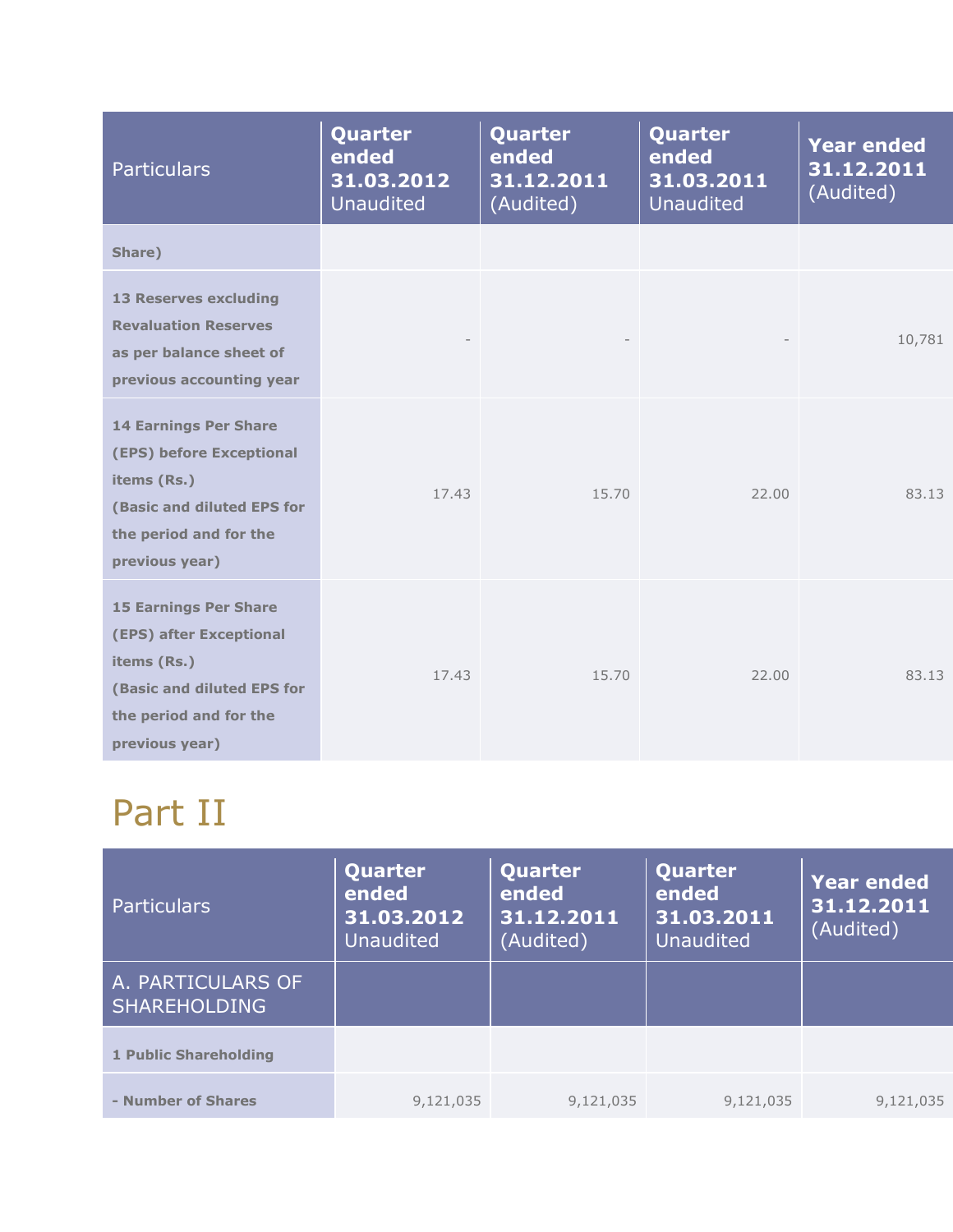| <b>Particulars</b>                                                                            | Quarter<br>ended<br>31.03.2012<br><b>Unaudited</b> | Quarter<br>ended<br>31.12.2011<br>(Audited) | <b>Quarter</b><br>ended<br>31.03.2011<br><b>Unaudited</b> | <b>Year ended</b><br>31.12.2011<br>(Audited) |
|-----------------------------------------------------------------------------------------------|----------------------------------------------------|---------------------------------------------|-----------------------------------------------------------|----------------------------------------------|
| A. PARTICULARS OF<br><b>SHAREHOLDING</b>                                                      |                                                    |                                             |                                                           |                                              |
| - Percentage of<br><b>Shareholding</b>                                                        | 39.60%                                             | 39.60%                                      | 39.60%                                                    | 39.60%                                       |
| 2 Promoters and Promoter<br>group Shareholding                                                |                                                    |                                             |                                                           |                                              |
| a) Pledged/Encumbered                                                                         |                                                    |                                             |                                                           |                                              |
| - Number of shares                                                                            | NIL.                                               | <b>NIL</b>                                  | NIL.                                                      | <b>NIL</b>                                   |
| - Percentage of shares (as a<br>% of total shareholding of<br>promoter and promoter<br>group) | <b>NIL</b>                                         | NIL.                                        | NIL.                                                      | <b>NIL</b>                                   |
| - Percentage of shares (as a<br>% of total share capital of<br>the company)                   | NIL.                                               | <b>NIL</b>                                  | NIL.                                                      | <b>NIL</b>                                   |
| b) Non-encumbered                                                                             |                                                    |                                             |                                                           |                                              |
| - Number of shares                                                                            | 13,909,587                                         | 13,909,587                                  | 13,909,587                                                | 13,909,587                                   |
| - Percentage of shares (as a<br>% of total<br>shareholding of promoter<br>and promoter group) | 100.00%                                            | 100.00%                                     | 100.00%                                                   | 100.00%                                      |
| - Percentage of shares (as a<br>% of total share capital of<br>the company)                   | 60.40%                                             | 60.40%                                      | 60.40%                                                    | 60.40%                                       |
| Particulars                                                                                   |                                                    |                                             | 3 Months ended March 31,2012                              |                                              |